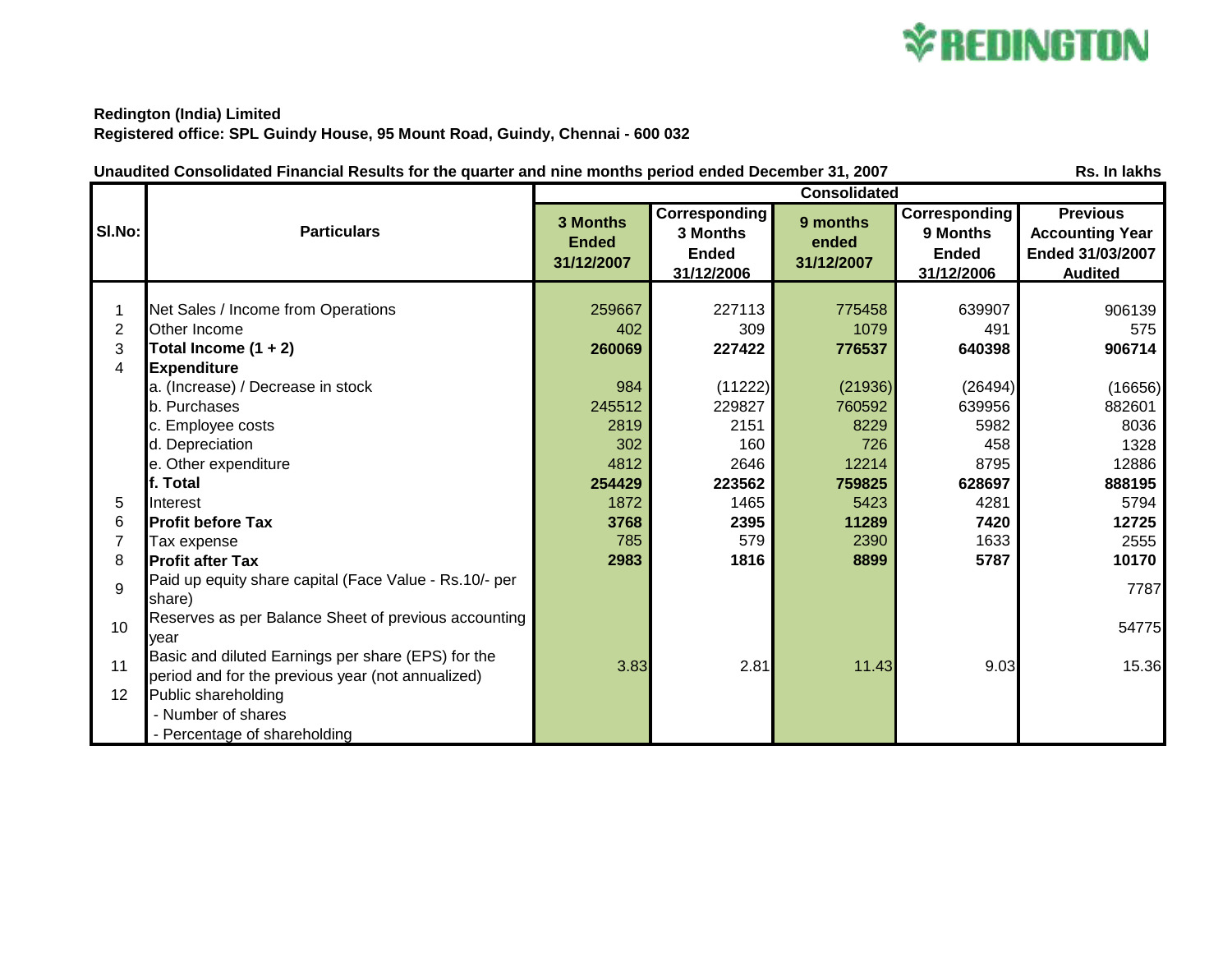## **\*REDINGTON**

| Unaudited Standalone Financial Results for the quarter and nine months period ended December 31, 2007<br>Rs. In lakhs |                                                                                                         |                                        |                                                         |                                 |                                                                |                                                                                 |
|-----------------------------------------------------------------------------------------------------------------------|---------------------------------------------------------------------------------------------------------|----------------------------------------|---------------------------------------------------------|---------------------------------|----------------------------------------------------------------|---------------------------------------------------------------------------------|
|                                                                                                                       |                                                                                                         | <b>Standalone</b>                      |                                                         |                                 |                                                                |                                                                                 |
| SI.No:                                                                                                                | <b>Particulars</b>                                                                                      | 3 Months<br><b>Ended</b><br>31/12/2007 | Corresponding<br>3 Months<br><b>Ended</b><br>31/12/2006 | 9 months<br>ended<br>31/12/2007 | <b>Corresponding</b><br>9 Months<br><b>Ended</b><br>31/12/2006 | <b>Previous</b><br><b>Accounting Year</b><br>Ended 31/03/2007<br><b>Audited</b> |
|                                                                                                                       |                                                                                                         |                                        |                                                         |                                 |                                                                |                                                                                 |
| 1                                                                                                                     | Net Sales / Income from Operations                                                                      | 135206                                 | 115060                                                  | 411179                          | 330462                                                         | 471257                                                                          |
| $\overline{2}$                                                                                                        | Other Income                                                                                            | 259                                    | 67                                                      | 786                             | 259                                                            | 496                                                                             |
| 3                                                                                                                     | Total Income $(1 + 2)$                                                                                  | 135465                                 | 115127                                                  | 411965                          | 330721                                                         | 471753                                                                          |
| 4                                                                                                                     | <b>Expenditure</b>                                                                                      |                                        |                                                         |                                 |                                                                |                                                                                 |
|                                                                                                                       | a. (Increase) / Decrease in stock                                                                       | 1870                                   | 188                                                     | (6090)                          | (14853)                                                        | (11623)                                                                         |
|                                                                                                                       | b. Purchases                                                                                            | 127155                                 | 109735                                                  | 398020                          | 331322                                                         | 462824                                                                          |
|                                                                                                                       | c. Employee costs                                                                                       | 1578                                   | 1096                                                    | 4507                            | 3024                                                           | 4046                                                                            |
|                                                                                                                       | d. Depreciation                                                                                         | 108                                    | 87                                                      | 292                             | 257                                                            | 349                                                                             |
|                                                                                                                       | e. Other expenditure                                                                                    | 1615                                   | 1915                                                    | 5816                            | 4436                                                           | 6330                                                                            |
|                                                                                                                       | f. Total                                                                                                | 132326                                 | 113021                                                  | 402545                          | 324186                                                         | 461926                                                                          |
| 5                                                                                                                     | Interest                                                                                                | 1022                                   | 765                                                     | 3079                            | 2387                                                           | 3264                                                                            |
| 6                                                                                                                     | <b>Profit before Tax</b>                                                                                | 2117                                   | 1341                                                    | 6341                            | 4148                                                           | 6563                                                                            |
| 7                                                                                                                     | Tax expense                                                                                             | 737                                    | 471                                                     | 2234                            | 1451                                                           | 2321                                                                            |
| 8                                                                                                                     | <b>Profit after Tax</b>                                                                                 | 1380                                   | 870                                                     | 4107                            | 2697                                                           | 4242                                                                            |
| 9                                                                                                                     | Paid up equity share capital (Face Value - Rs.10/- per<br>share)                                        |                                        |                                                         |                                 |                                                                | 7787                                                                            |
| 10                                                                                                                    | Reserves as per Balance Sheet of previous accounting<br>vear                                            |                                        |                                                         |                                 |                                                                | 45716                                                                           |
| 11                                                                                                                    | Basic and diluted Earnings per share (EPS) for the<br>period and for the previous year (not annualized) | 1.77                                   | 1.35                                                    | 5.27                            | 4.20                                                           | 6.41                                                                            |
| 12                                                                                                                    | Public shareholding                                                                                     |                                        |                                                         |                                 |                                                                |                                                                                 |
|                                                                                                                       | - Number of shares                                                                                      | 43964151                               | 30733151                                                | 43964151                        | 30733151                                                       | 43964151                                                                        |
|                                                                                                                       | - Percentage of shareholding                                                                            | 56%                                    | 48%                                                     | 56%                             | 48%                                                            | 56%                                                                             |